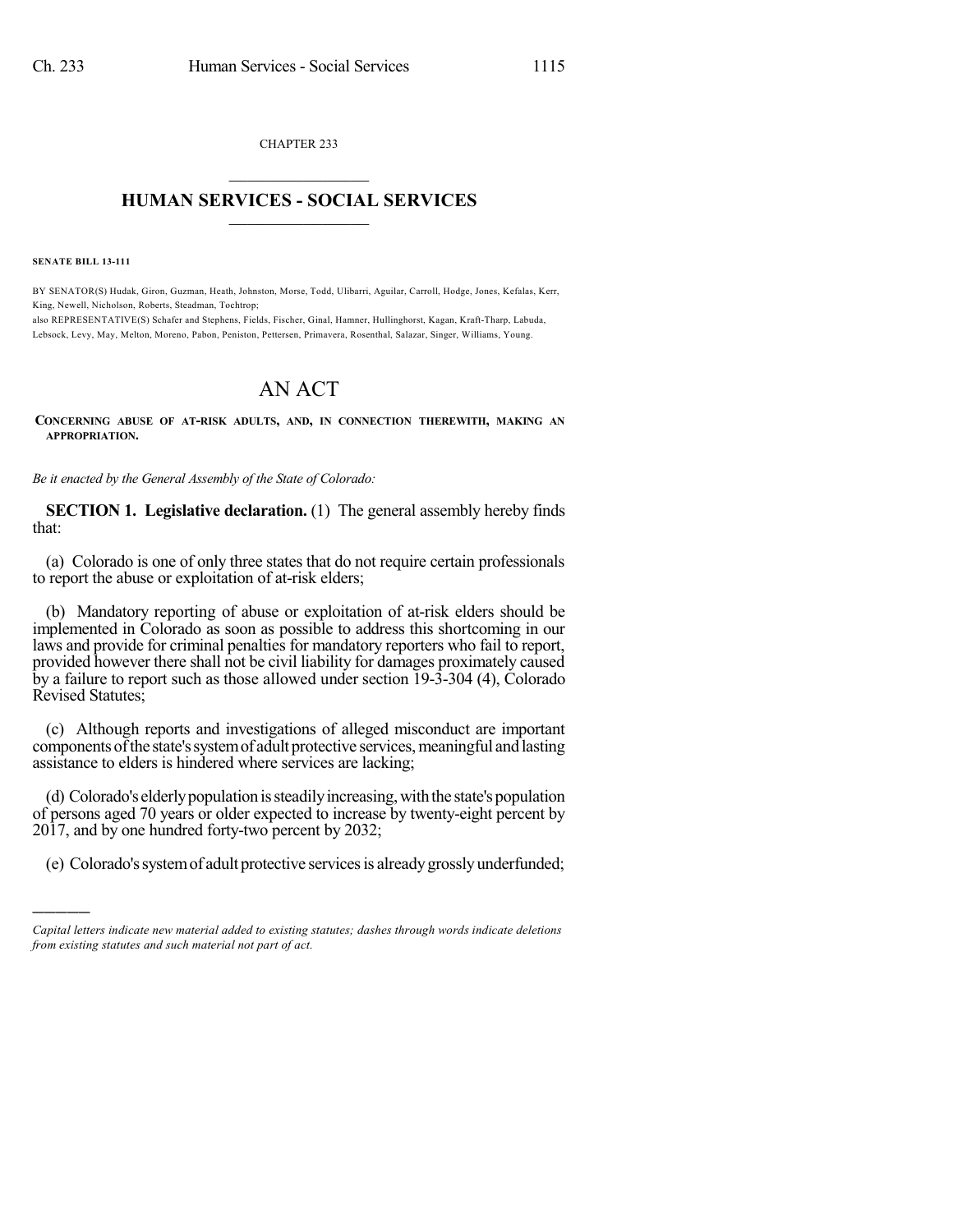and

(f) In the absence of additional funding, the implementation of mandatory reporting of abuse and exploitation of at-risk elders may exacerbate the problems faced by adult protective services personnel by increasing their individual caseloads.

(2) The general assembly further finds that:

(a) During the 2012 regular session, the general assembly passed, and the governor thereafter signed into law, Senate Bill 12-078, which created the elder abuse task force and charged the task force with certain duties;

(b) The task force met as required during the 2012 interim and hassubmitted its final report to the general assembly;

(c) As required by Senate Bill 12-078, the final report of the task force includes many recommendations concerning:

(I) The reporting by certain professionals of instances of mistreatment, exploitation, or self-neglect of at-risk adults; and

(II) The administration of adult protective services by county departments of social services.

(3) Now, therefore, the general assembly hereby declaresthat, in addition to the actions taken within this act to address specific recommendations of the task force, the general assembly expects that either the current general assembly or a future general assembly will take further actions, as follows:

(a) The general assembly should take such action as is necessary to implement a new data system within the state department of human services to accurately measure the impact of mandatory reporting in Colorado, which data system has been described and recommended by the governor in his November 1, 2012, budget proposal to the joint budget committee;

(b) The general assembly should take such action as is necessary, including but not limited to the appropriation of additional moneysto reduce the caseload ratio of county social workers to a maximum of twenty-five cases per social worker;

(c) The general assemblyshould identifymeans bywhich additionalmoneysmay be allocated to county departments of social services to be used by the departments to secure adult protective services for at-risk adults;

(d) The general assembly should study the need for, and potential means of implementing, a public guardianship and conservatorship program, as described in the report of the task force;

(e) The general assembly should studyand implementspecific recommendations for combating financial exploitation of elder adults;

(f) The general assembly should identify assured and sustainable sources of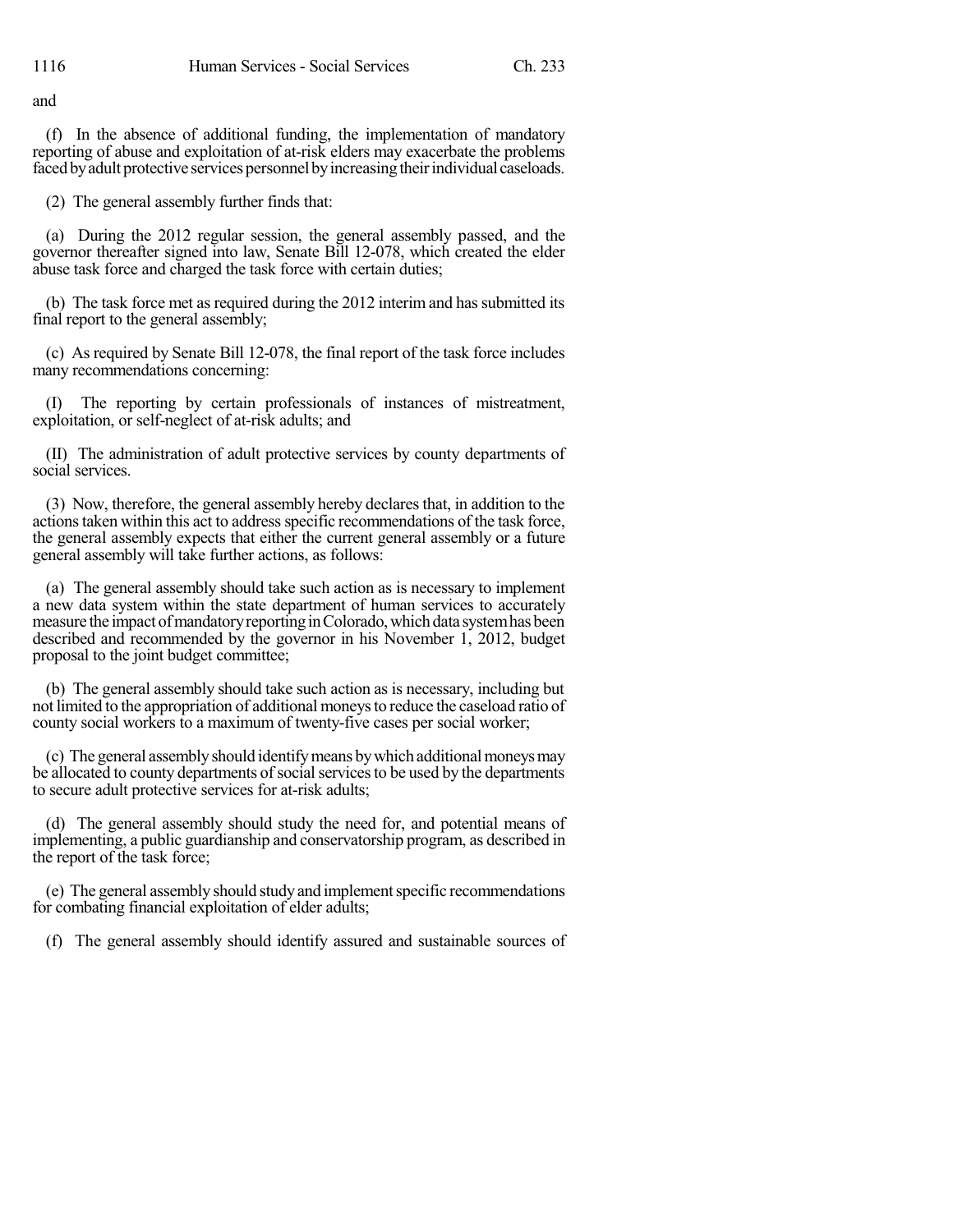funding to support the enforcement of mandatory reporting and the overall adult protective services infrastructure; and

(g) The general assembly is encouraged to examine the impact of this act during the 2017 regular session.

**SECTION 2.** In Colorado Revised Statutes, **add** 18-6.5-108 as follows:

**18-6.5-108. Mandatory reports of abuse and exploitation of at-risk elders list of reporters - penalties.** (1) (a) ON AND AFTER JULY 1, 2014, A PERSON SPECIFIED IN PARAGRAPH (b) OF THIS SUBSECTION (1) WHO OBSERVES THE ABUSE OR EXPLOITATION OF AN AT-RISK ELDER, OR WHO HAS REASONABLE CAUSE TO BELIEVE THAT AN AT-RISK ELDER HAS BEEN ABUSED OR HAS BEEN EXPLOITED OR IS AT IMMINENT RISK OF ABUSE OR EXPLOITATION, SHALL REPORT SUCH FACT TO A LAW ENFORCEMENT AGENCY NOT MORE THAN TWENTY-FOUR HOURS AFTER MAKING THE OBSERVATION OR DISCOVERY.

(b) THE FOLLOWING PERSONS, WHETHER PAID OR UNPAID, SHALL REPORT AS REQUIRED BY PARAGRAPH (a) OF THIS SUBSECTION (1):

(I) PHYSICIANS, SURGEONS, PHYSICIANS' ASSISTANTS, OSTEOPATHS, PHYSICIANS IN TRAINING,PODIATRISTS,OCCUPATIONAL THERAPISTS,AND PHYSICAL THERAPISTS;

(II) MEDICAL EXAMINERS AND CORONERS;

(III) REGISTERED NURSES, LICENSED PRACTICAL NURSES, AND NURSE PRACTITIONERS;

(IV) EMERGENCY MEDICAL SERVICE PROVIDERS;

(V) HOSPITAL AND LONG-TERM CARE FACILITY PERSONNEL ENGAGED IN THE ADMISSION, CARE, OR TREATMENT OF PATIENTS;

(VI) CHIROPRACTORS;

(VII) PSYCHOLOGISTS AND OTHER MENTAL HEALTH PROFESSIONALS;

(VIII) SOCIAL WORK PRACTITIONERS;

(IX) CLERGY MEMBERS;EXCEPT THAT THE REPORTING REQUIREMENT DESCRIBED IN PARAGRAPH (a) OF THIS SUBSECTION (1) SHALL NOT APPLY TO A PERSON WHO ACQUIRES REASONABLE CAUSE TO BELIEVE THAT AN AT-RISK ELDER HAS BEEN MISTREATED OR HAS BEEN EXPLOITED OR IS AT IMMINENT RISK OF MISTREATMENT OR EXPLOITATION DURING A COMMUNICATION ABOUT WHICH THE PERSON MAY NOT BE EXAMINED AS A WITNESS PURSUANT TO SECTION 13-90-107 (1) (c), C.R.S., UNLESS THE PERSON ALSO ACQUIRES SUCH REASONABLE CAUSE FROM A SOURCE OTHER THAN SUCH A COMMUNICATION;

(X) DENTISTS;

(XI) LAW ENFORCEMENT OFFICIALS AND PERSONNEL;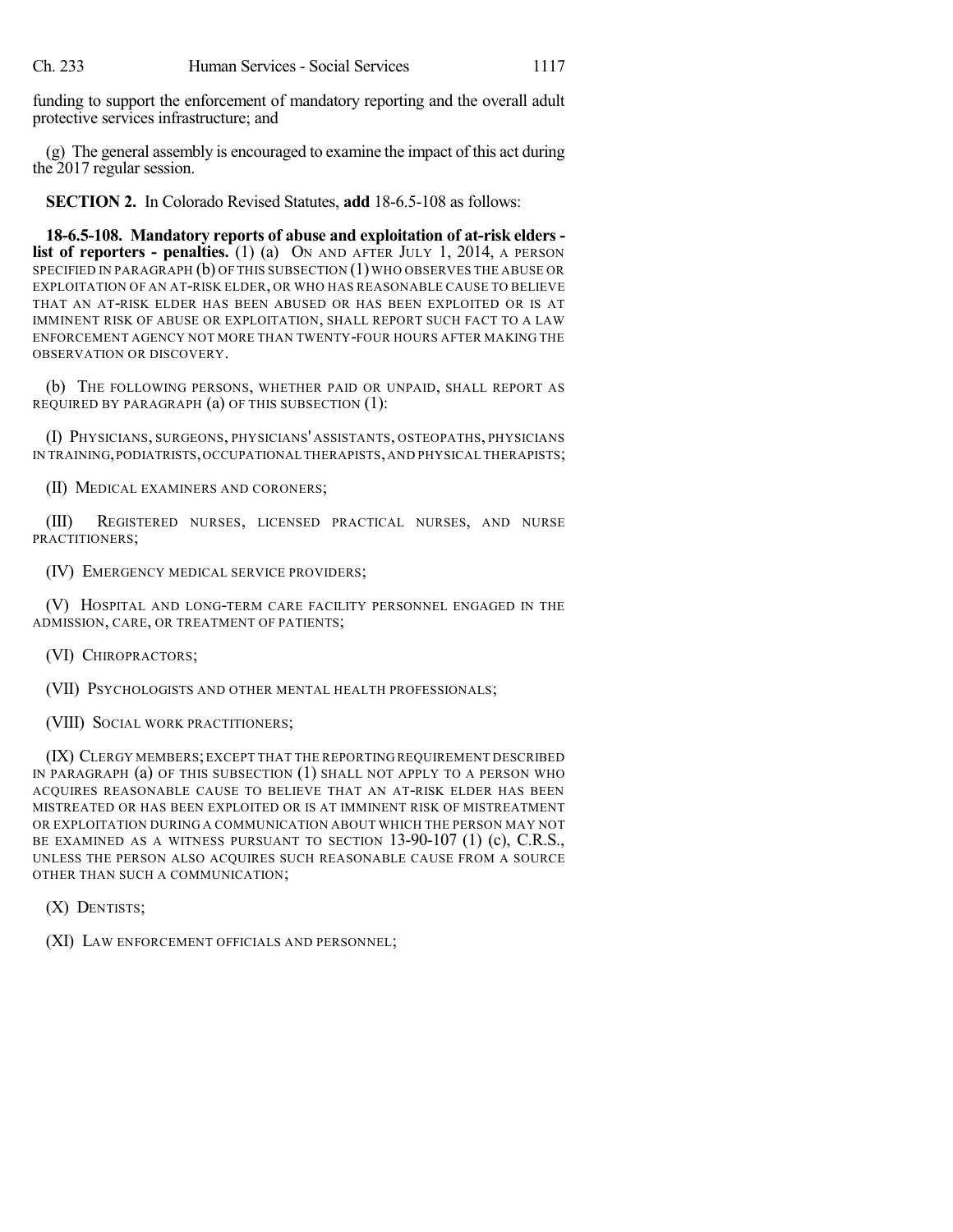(XII) COURT-APPOINTED GUARDIANS AND CONSERVATORS;

(XIII) FIRE PROTECTION PERSONNEL;

(XIV) PHARMACISTS;

(XV) COMMUNITY-CENTERED BOARD STAFF;

(XVI) PERSONNEL OF BANKS,SAVINGS AND LOAN ASSOCIATIONS,CREDIT UNIONS, AND OTHER LENDING OR FINANCIAL INSTITUTIONS;

(XVII) A CARETAKER, STAFF MEMBER, EMPLOYEE, OR CONSULTANT FOR A LICENSED OR CERTIFIED CARE FACILITY, AGENCY, HOME, OR GOVERNING BOARD, INCLUDING BUT NOT LIMITED TO HOME HEALTH PROVIDERS; AND

(XVIII) A CARETAKER, STAFF MEMBER, EMPLOYEE OF, OR A CONSULTANT FOR, A HOME CARE PLACEMENT AGENCY, AS DEFINED IN SECTION 25-27.5-102(5),C.R.S.

(c) APERSON WHO WILLFULLY VIOLATES PARAGRAPH (a) OF THIS SUBSECTION (1) COMMITS A CLASS 3 MISDEMEANOR AND SHALL BE PUNISHED IN ACCORDANCE WITH SECTION 18-1.3-501

(d) NOTWITHSTANDING THE PROVISIONS OF PARAGRAPH (a) OF THIS SUBSECTION (1), A PERSON DESCRIBED IN PARAGRAPH (b) OF THIS SUBSECTION (1) IS NOT REQUIRED TO REPORT THE ABUSE OR EXPLOITATION OF AN AT-RISK ELDER IF THE PERSON KNOWS THAT ANOTHER PERSON HAS ALREADY REPORTED TO A LAW ENFORCEMENT AGENCY THE SAME ABUSE OR EXPLOITATION THAT WOULD HAVE BEEN THE BASIS OF THE PERSON'S OWN REPORT.

(2) (a) A LAW ENFORCEMENT AGENCY THAT RECEIVES A REPORT OF ABUSE OR EXPLOITATION OF AN AT-RISK ELDER SHALL ACQUIRE,TO THE EXTENT POSSIBLE,THE FOLLOWING INFORMATION FROM THE PERSON MAKING THE REPORT:

(I) THE NAME, AGE, ADDRESS, AND CONTACT INFORMATION OF THE AT-RISK ELDER;

(II) THE NAME, AGE, ADDRESS, AND CONTACT INFORMATION OF THE PERSON MAKING THE REPORT;

(III) THE NAME, AGE, ADDRESS, AND CONTACT INFORMATION OF THE AT-RISK ELDER'S CARETAKER, IF ANY;

(IV) THE NAME OF THE ALLEGED PERPETRATOR;

(V) THE NATURE AND EXTENT OF THE AT-RISK ELDER'S INJURY, WHETHER PHYSICAL OR FINANCIAL, IF ANY;

(VI) THE NATURE AND EXTENT OF THE CONDITION THAT REQUIRED THE REPORT TO BE MADE; AND

(VII) ANY OTHER PERTINENT INFORMATION.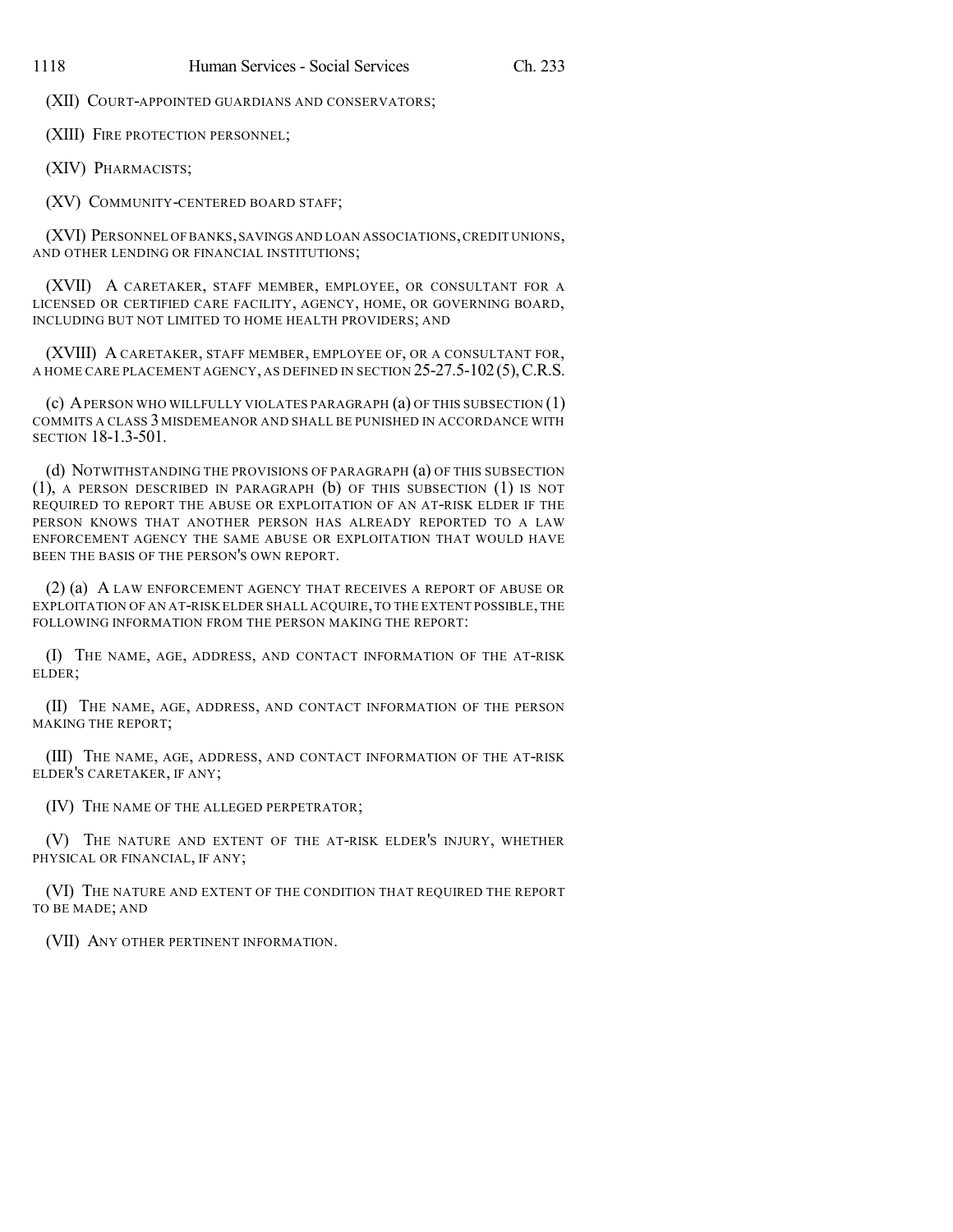(b) NOT MORE THAN TWENTY-FOUR HOURS AFTER RECEIVING A REPORT OF ABUSE OR EXPLOITATION OF AN AT-RISK ELDER, A LAW ENFORCEMENT AGENCY SHALL PROVIDE A NOTIFICATION OF THE REPORT TO THE COUNTY DEPARTMENT OF THE AT-RISK ELDER'S RESIDENCE AND THE DISTRICT ATTORNEY'S OFFICE OF THE LOCATION WHERE THE ABUSE OR EXPLOITATION OCCURRED.

(c) THE LAW ENFORCEMENT AGENCY SHALL COMPLETE A CRIMINAL INVESTIGATION WHEN APPROPRIATE. THE LAW ENFORCEMENT AGENCY SHALL PROVIDE A SUMMARY REPORT OF THE INVESTIGATION TO THE COUNTY DEPARTMENT OF THE AT-RISK ELDER'S RESIDENCE AND TO THE DISTRICT ATTORNEY'S OFFICE OF THE LOCATION WHERE THE ABUSE OR EXPLOITATION OCCURRED.

(3) A PERSON, INCLUDING BUT NOT LIMITED TO A PERSON SPECIFIED IN PARAGRAPH (b) OF SUBSECTION (1) OF THIS SECTION, WHO REPORTS ABUSE OR EXPLOITATION OF AN AT-RISK ELDER TO A LAW ENFORCEMENT AGENCY PURSUANT TO SUBSECTION (1) OF THIS SECTION IS IMMUNE FROM SUIT AND LIABILITY FOR DAMAGES IN ANY CIVIL ACTION OR CRIMINAL PROSECUTION IF THE REPORT WAS MADE IN GOOD FAITH; EXCEPT THAT SUCH A PERSON IS NOT IMMUNE IF HE OR SHE IS THE ALLEGED PERPETRATOR OF THE ABUSE OR EXPLOITATION.

(4) A PERSON, INCLUDING BUT NOT LIMITED TO A PERSON SPECIFIED IN PARAGRAPH (b) OF SUBSECTION (1) OF THIS SECTION, WHO KNOWINGLY MAKES A FALSE REPORT OF ABUSE OR EXPLOITATION OF AN AT-RISK ELDER TO A LAW ENFORCEMENT AGENCY COMMITS A CLASS 3MISDEMEANOR AND SHALL BE PUNISHED AS PROVIDED IN SECTION 18-1.3-501 AND SHALL BE LIABLE FOR DAMAGES PROXIMATELY CAUSED THEREBY.

(5) THE REPORTING DUTY DESCRIBED IN SUBSECTION (1) OF THIS SECTION SHALL NOT BE INTERPRETED AS CREATING A CIVIL DUTY OF CARE OR ESTABLISHING A CIVIL STANDARD OF CARE THAT IS OWED TO AN AT-RISK ELDER BY A PERSON SPECIFIED IN PARAGRAPH (b) OF SUBSECTION (1) OF THIS SECTION.

**SECTION 3.** In Colorado Revised Statutes, **amend** 18-6.5-102 as follows:

**18-6.5-102. Definitions.** As used in this article, unless the context otherwise requires:

(1) "ABUSE" MEANS ANY OF THE FOLLOWING ACTS OR OMISSIONS COMMITTED AGAINST AN AT-RISK ELDER:

(a) THE NONACCIDENTAL INFLICTION OF BODILY INJURY, SERIOUS BODILY INJURY, OR DEATH;

(b) CONFINEMENT OR RESTRAINT THAT IS UNREASONABLE UNDER GENERALLY ACCEPTED CARETAKING STANDARDS;

(c) SUBJECTION TO SEXUAL CONDUCT OR CONTACTCLASSIFIED AS A CRIME UNDER THIS TITLE; AND

(d) CARETAKER NEGLECT.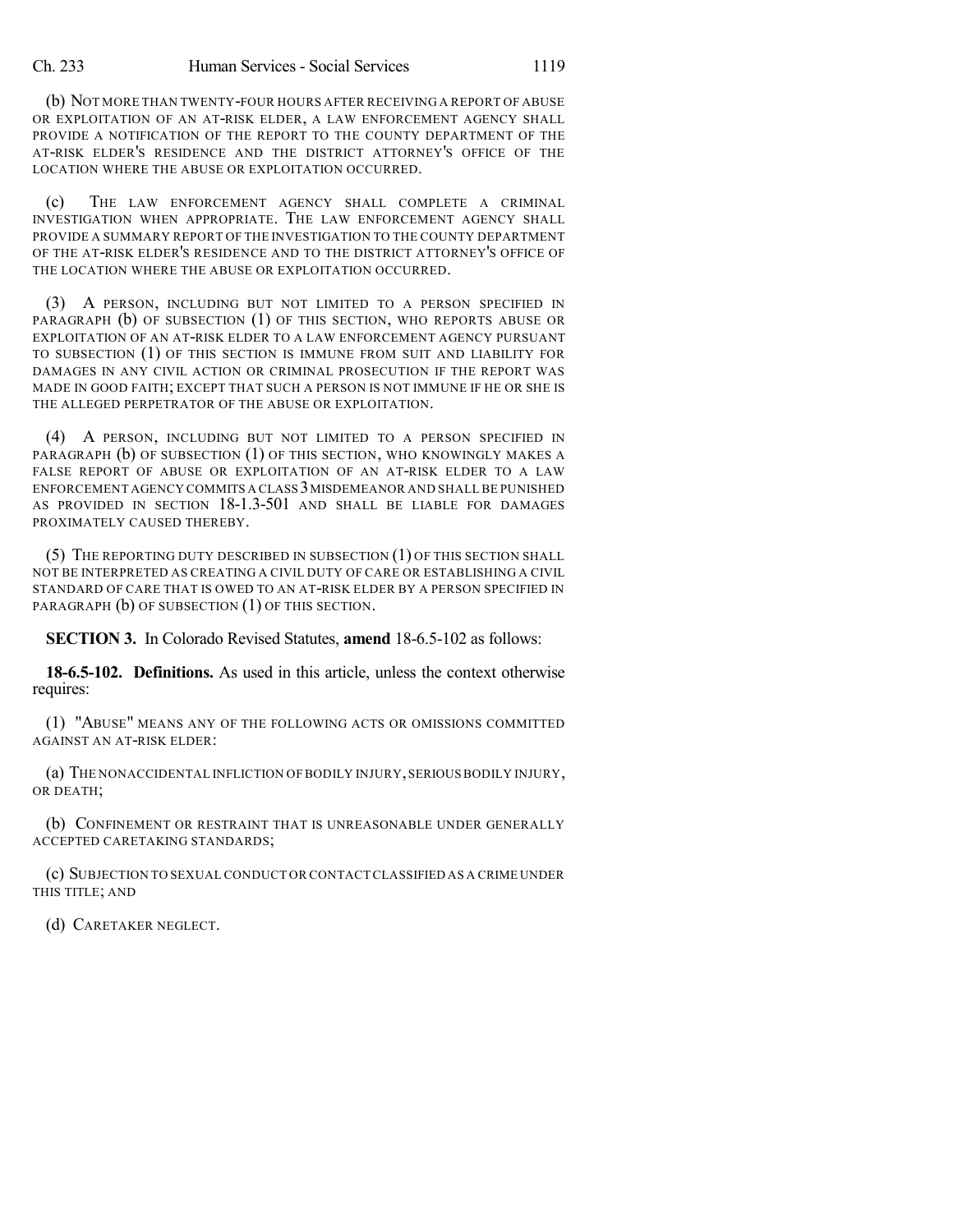$(1)$  (2) "At-risk adult" means any person who is sixty SEVENTY years of age or older or any person who is eighteen years of age or older and is a person with a disability as said term is defined in subsection  $(3)$  SUBSECTION  $(11)$  of this section.

 $(2)$  (3) "Neglect" has the same meaning as set forth in section 26-3.1-101 (4)(b), C.R.S. "AT-RISK ELDER" MEANS ANY PERSON WHO IS SEVENTY YEARS OF AGE OR OLDER.

 $(1.5)$  (4) "At-risk juvenile" means any person who is under the age of eighteen years and is a person with a disability as said term is defined in subsection  $(3)$  $\overline{\text{SUBSECTION (11)}}$  of this section.

(5) "CARETAKER" MEANS A PERSON WHO:

(a) IS RESPONSIBLE FOR THE CARE OF AN AT-RISK ADULT, AT-RISK JUVENILE, OR AT-RISK ELDER AS A RESULT OF A FAMILY OR LEGAL RELATIONSHIP;

(b) HAS ASSUMED RESPONSIBILITY FOR THE CARE OF AN AT-RISK ADULT, AT-RISK JUVENILE, OR AT-RISK ELDER; OR

(c) IS PAID TO PROVIDE CARE OR SERVICES TO AN AT-RISK ADULT, AT-RISK JUVENILE, OR AT-RISK ELDER.

(6) "CARETAKER NEGLECT" MEANS NEGLECT THAT OCCURS WHEN ADEQUATE FOOD, CLOTHING, SHELTER, PSYCHOLOGICAL CARE, PHYSICAL CARE, MEDICAL CARE, OR SUPERVISION IS NOT SECURED FOR AN AT-RISK ADULT OR AN AT-RISK ELDER OR IS NOT PROVIDED BY A CARETAKER IN A TIMELY MANNER AND WITH THE DEGREE OF CARE THAT A REASONABLE PERSON IN THE SAME SITUATION WOULD EXERCISE; EXCEPT THAT THE WITHHOLDING,WITHDRAWING,OR REFUSING OF ANY MEDICATION, ANY MEDICAL PROCEDURE OR DEVICE, OR ANY TREATMENT, INCLUDING BUT NOT LIMITED TO RESUSCITATION,CARDIAC PACING,MECHANICAL VENTILATION,DIALYSIS, AND ARTIFICIAL NUTRITION AND HYDRATION, IN ACCORDANCE WITH ANY VALID MEDICAL DIRECTIVE OR ORDER OR AS DESCRIBED IN A PALLIATIVE PLAN OF CARE SHALL NOT BE DEEMED CARETAKER NEGLECT. AS USED IN THIS SUBSECTION (6), "MEDICAL DIRECTIVE OR ORDER" INCLUDES BUT IS NOT LIMITED TO A MEDICAL DURABLE POWER OF ATTORNEY, A DECLARATION AS TO MEDICAL TREATMENT EXECUTED PURSUANT TO SECTION 15-18-104,C.R.S., A MEDICAL ORDER FOR SCOPE OF TREATMENT FORM EXECUTED PURSUANT TO ARTICLE 18.7 OF TITLE 15, C.R.S., AND A CPR DIRECTIVE EXECUTED PURSUANT TO ARTICLE 18.6 OF TITLE 15, C.R.S.

(7) "CLERGY MEMBER"MEANS A PRIEST;RABBI;DULY ORDAINED,COMMISSIONED, OR LICENSED MINISTER OF A CHURCH; MEMBER OF A RELIGIOUS ORDER; OR RECOGNIZED LEADER OF ANY RELIGIOUS BODY.

 $(1.7)$  (8) "Convicted" and "conviction" mean a plea of guilty accepted by the court, including a plea of guilty entered pursuant to a deferred sentence under section 18-1.3-102, a verdict of guilty by a judge or jury, or a plea of no contest accepted by the court.

(1.8) (9) "Crime against an at-risk adult or at-risk juvenile" means any offense listed in section 18-6.5-103 or criminal attempt, conspiracy, or solicitation to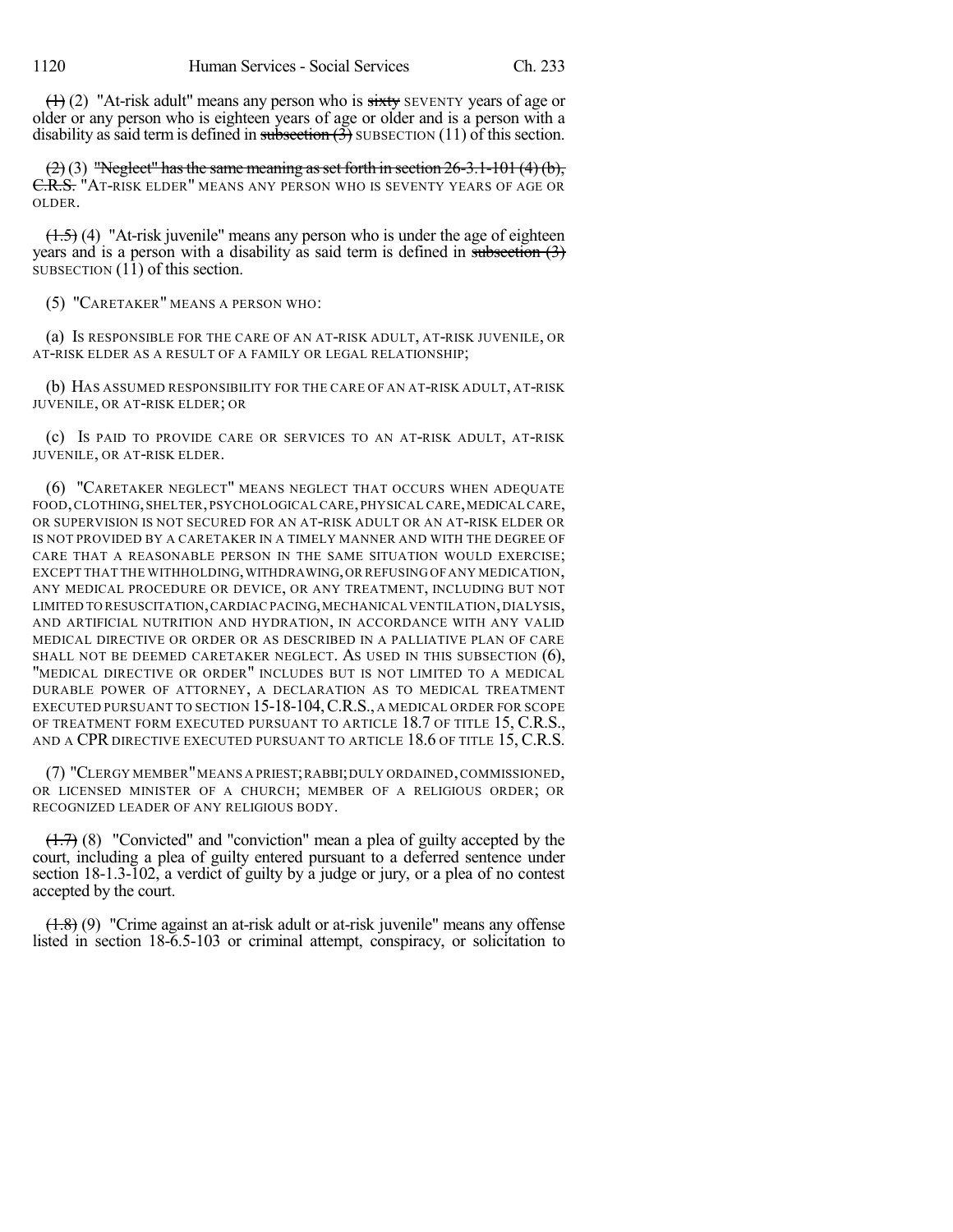commit any of those offenses.

(10) "EXPLOITATION" MEANS AN ACT OR OMISSION COMMITTED BY A PERSON WHO:

(a) USES DECEPTION, HARASSMENT, INTIMIDATION, OR UNDUE INFLUENCE TO PERMANENTLY OR TEMPORARILY DEPRIVE AN AT-RISK ELDER OF THE USE, BENEFIT, OR POSSESSION OF HIS OR HER MONEY, ASSETS, OR PROPERTY;

(b) IN THE ABSENCE OF LEGAL AUTHORITY:

(I) EMPLOYS THE SERVICES OF A THIRD PARTY FOR THE PROFIT OR ADVANTAGE OF THE PERSON OR ANOTHER PERSON TO THE DETRIMENT OF THE AT-RISK ELDER; OR

(II) FORCES, COMPELS, COERCES, OR ENTICES AN AT-RISK ELDER TO PERFORM SERVICES FOR THE PROFIT OR ADVANTAGE OF THE PERSON OR ANOTHER PERSON AGAINST THE WILL OF THE AT-RISK ELDER; OR

(c) MISUSES THE PROPERTY OF AN AT-RISK ELDER IN A MANNER THAT ADVERSELY AFFECTS THE AT-RISK ELDER'S ABILITY TO RECEIVE HEALTH CARE OR HEALTH CARE BENEFITS OR TO PAY BILLS FOR BASIC NEEDS OR OBLIGATIONS.

 $(3)(11)$  "Person with a disability" means any person who:

(a) Is impaired because of the loss of or permanent loss of use of a hand or foot or because of blindness or the permanent impairment of vision of both eyesto such a degree as to constitute virtual blindness; or

(b) Is unable to walk, see, hear, or speak;  $\sigma$ 

(c) Is unable to breathe without mechanical assistance; or

(d) Is developmentally disabled as defined in section 27-10.5-102 (11), C.R.S.; or

(e) Is a person with a mental illness as the term is defined in section 27-65-102  $(14)$ , C.R.S.; or

(f) Is mentally impaired as the term is defined in section  $24-34-301$  (2.5)(b)(III),  $C.R.S.:$  or

(g) Is blind as that term is defined in section 26-2-103 (3), C.R.S.; or

(h) Is receiving care and treatment for a developmental disability under article 10.5 of title 27, C.R.S.

 $(3.5)$  (12) "Position of trust" means assuming a responsibility, duty, or fiduciary relationship toward an at-risk adult or at-risk juvenile.

(4) Any subsection, or portion of a subsection, of this section declared to be unconstitutional or otherwise invalid shall not impair the remaining provisions of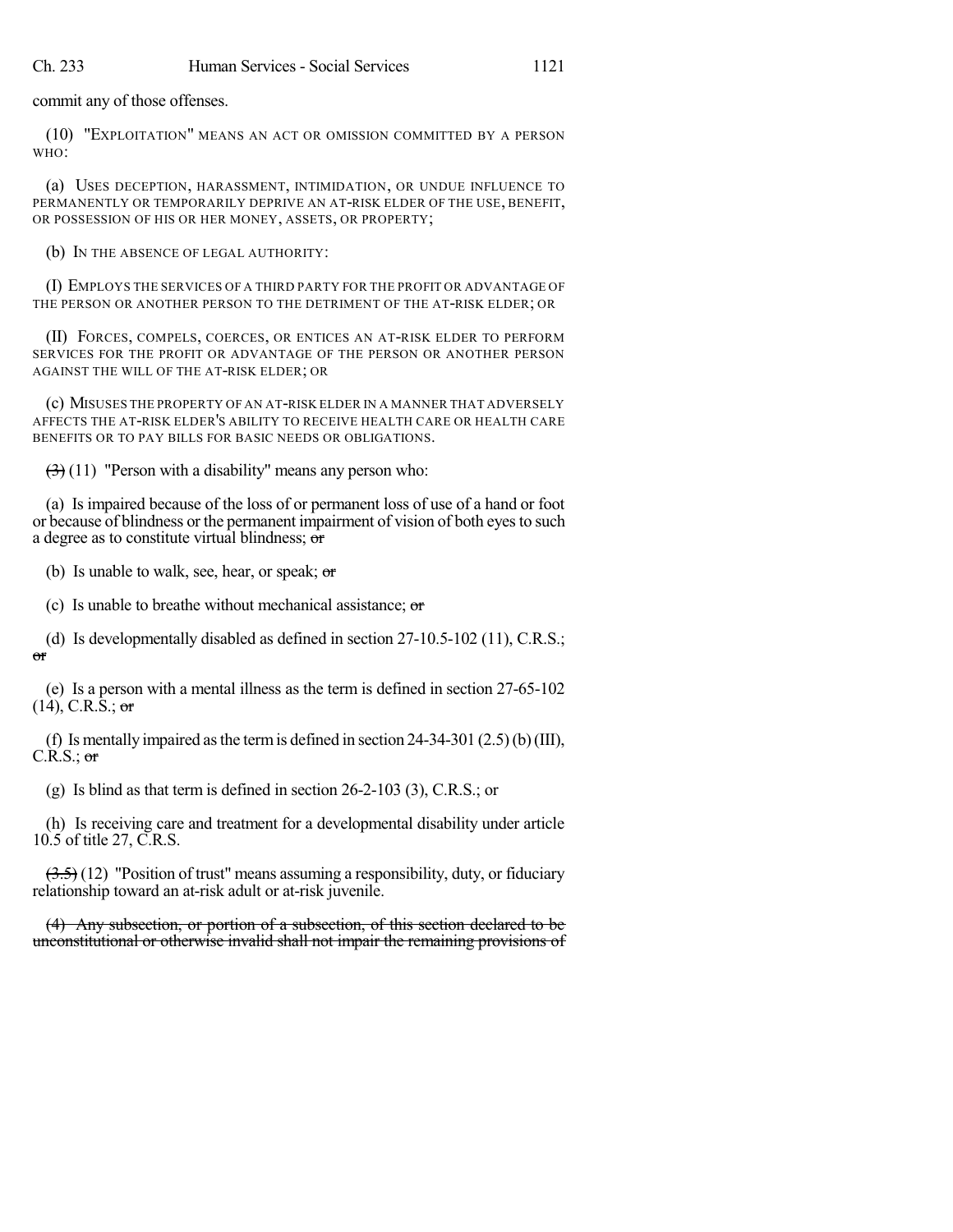## this section.

(13) "UNDUE INFLUENCE" MEANS THE USE OF INFLUENCE BY SOMEONE WHO EXERCISES AUTHORITY OVER AN AT-RISK ELDER IN ORDER TO TAKE UNFAIR ADVANTAGE OF THE AT-RISK ELDER'S VULNERABLE STATE OF MIND, NEEDINESS, PAIN, OR AGONY.

**SECTION 4.** In Colorado Revised Statutes, 18-6.5-103, **amend** (6) and (8); and **add** (5.5) and (7.5) as follows:

**18-6.5-103. Crimes against at-risk adults and at-risk juveniles classifications.**(5.5) APERSON WHO COMMITS THEFT, AND COMMITS ANY ELEMENT OR PORTION OF THE OFFENSE IN THE PRESENCE OF THE VICTIM, AS SUCH CRIME IS DESCRIBED IN SECTION 18-4-401(1), AND THE VICTIM IS AN AT-RISK ELDER, OR WHO COMMITS THEFT AGAINST AN AT-RISK ELDER WHILE ACTING IN A POSITION OF TRUST, WHETHER OR NOT IN THE PRESENCE OF THE VICTIM, OR COMMITS THEFT AGAINST AN AT-RISK ELDER KNOWING THE VICTIM IS AN AT-RISK ELDER, WHETHER IN THE PRESENCE OF THE VICTIM OR NOT, COMMITS A CLASS 5 FELONY IF THE VALUE OF THE THING INVOLVED IS LESS THAN FIVE HUNDRED DOLLARS OR A CLASS 3 FELONY IF THE VALUE OF THE THING INVOLVED IS FIVE HUNDRED DOLLARS OR MORE. THEFT FROM THE PERSON OF AN AT-RISK ELDER BY MEANS OTHER THAN THE USE OF FORCE, THREAT, OR INTIMIDATION IS A CLASS 4 FELONY WITHOUT REGARD TO THE VALUE OF THE THING TAKEN.

(6) Any person who knowingly neglects COMMITS CARETAKER NEGLECT AGAINST an at-risk adult, AN AT-RISK ELDER, or an at-risk juvenile or knowingly acts in a manner likely to be injurious to the physical or mental welfare of an at-risk adult, AN AT-RISK ELDER, or an at-risk juvenile commits a class 1 misdemeanor.

(7.5) ANY PERSON WHO EXERCISES UNDUE INFLUENCE TO CONVERT OR TAKE POSSESSION OF AN AT-RISK ELDER'S MONEY, ASSETS, OR OTHER PROPERTY COMMITS THEFT, AS DEFINED IN SECTION 18-4-401.

(8) For purposes of subsections  $(3)$  to  $(7)$  SUBSECTIONS  $(3)$  TO  $(7.5)$  of this section, commission of the offenses described in said subsections shall include the attempt, solicitation, or conspiracy to commit such offenses.

**SECTION 5.** In Colorado Revised Statutes, 26-3.1-101, **amend** (5) and (7) (b); and **add** (2.3) and (2.5) as follows:

**26-3.1-101. Definitions.** As used in this article, unless the context otherwise requires:

(2.3) "CARETAKER NEGLECT" MEANS NEGLECT THAT OCCURS WHEN ADEQUATE FOOD, CLOTHING, SHELTER, PSYCHOLOGICAL CARE, PHYSICAL CARE, MEDICAL CARE, OR SUPERVISION IS NOT SECURED FOR AN AT-RISK ADULT OR IS NOT PROVIDED BY A CARETAKER IN A TIMELY MANNER AND WITH THE DEGREE OF CARE THAT A REASONABLE PERSON IN THE SAME SITUATION WOULD EXERCISE; EXCEPT THAT THE WITHHOLDING, WITHDRAWING, OR REFUSING OF ANY TREATMENT, INCLUDING BUT NOT LIMITED TO RESUSCITATION, CARDIAC PACING, MECHANICAL VENTILATION, DIALYSIS, ARTIFICIAL NUTRITION AND HYDRATION, ANY MEDICATION OR MEDICAL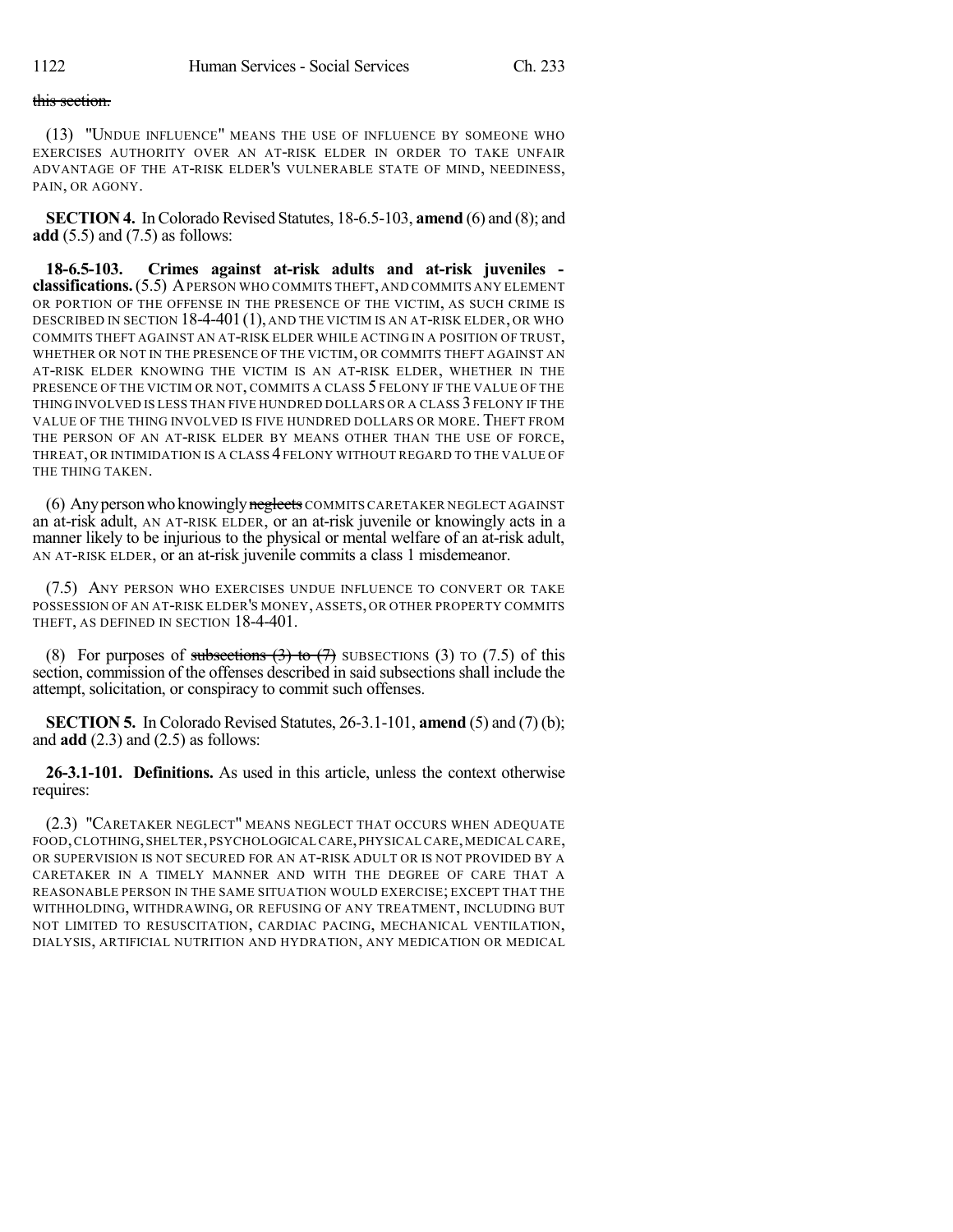PROCEDURE OR DEVICE, IN ACCORDANCE WITH ANY VALID MEDICAL DIRECTIVE OR ORDER, OR AS DESCRIBED IN A PALLIATIVE PLAN OF CARE, SHALL NOT BE DEEMED CARETAKER NEGLECT. AS USED IN THIS SUBSECTION (2.3), "MEDICAL DIRECTIVE OR ORDER" INCLUDES BUT IS NOT LIMITED TO A MEDICAL DURABLE POWER OF ATTORNEY, A DECLARATION AS TO MEDICAL TREATMENT EXECUTED PURSUANT TO SECTION 15-18-104, C.R.S., A MEDICAL ORDER FOR SCOPE OF TREATMENT FORM EXECUTED PURSUANT TO ARTICLE 18.7 OF TITLE 15, C.R.S., AND A CPR DIRECTIVE EXECUTED PURSUANT TO ARTICLE 18.6 OF TITLE 15, C.R.S.

(2.5) "CLERGY MEMBER" MEANS A PRIEST; RABBI; DULY ORDAINED, COMMISSIONED, OR LICENSED MINISTER OF A CHURCH; MEMBER OF A RELIGIOUS ORDER; OR RECOGNIZED LEADER OF ANY RELIGIOUS BODY.

(5) "Financial institution" has the same meaning as set forth in section  $6-21-102$ (6), C.R.S. MEANS A STATE OR FEDERAL BANK, SAVINGS BANK, SAVINGS AND LOAN ASSOCIATION OR COMPANY, BUILDING AND LOAN ASSOCIATION, TRUST COMPANY, OR CREDIT UNION.

(7) "Mistreatment" means an act or omission that threatens the health, safety, or welfare of an at-risk adult or that exposes an at-risk adult to a situation or condition that poses an imminent risk of death, serious bodily injury, or bodily injury to the at-risk adult. "Mistreatment" includes, but is not limited to:

(b) Caretaker neglect. that occurs when adequate food, clothing, shelter, psychological care, physical care, medical care, or supervision is not secured for the at-risk adult or is not provided by a caretaker in a timely manner and with the degree of care that a reasonable person in the same situationwould exercise; except that the withholding, withdrawing, or refusing of any treatment, including but not limited to resuscitation, cardiac pacing, mechanical ventilation, dialysis, artificial nutrition and hydration, any medication or medical procedure or device, in accordance with any valid medical directive or order, or as described in a palliative plan of care, shall not be deemed caretaker neglect. As used in this paragraph (b), "medical directive or order" includes, but is not limited to, a medical durable power of attorney, a declaration as to medical treatment executed pursuant to section 15-18-104, C.R.S., a medical orders for scope of treatment form executed pursuant to article 18.7 of title 15, C.R.S., and a CPR directive executed pursuant to article 18.6 of title 15, C.R.S.

**SECTION 6.** In Colorado Revised Statutes, 26-3.1-102, **amend** (1) (a) and (1) (b); and **add** (1) (a.5) as follows:

**26-3.1-102. Reporting requirements.** (1) (a) An immediate oral report should be made or caused to be made within twenty-four hours to a county department or during non-business hours to a local law enforcement agency responsible for investigating violations of state criminal laws protecting at-risk adults by any A person specified in paragraph (b) of this subsection (1) who has observed OBSERVES the mistreatment, self-neglect, or exploitation of an at-risk adult or who has reasonable cause to believe that an at-risk adult has been mistreated, is self-neglected, or has been exploited and is at imminent risk of mistreatment, self-neglect, or exploitation IS URGED TO REPORT SUCH FACT TO A COUNTY DEPARTMENT NOT MORE THAN TWENTY-FOUR HOURS AFTER MAKING THE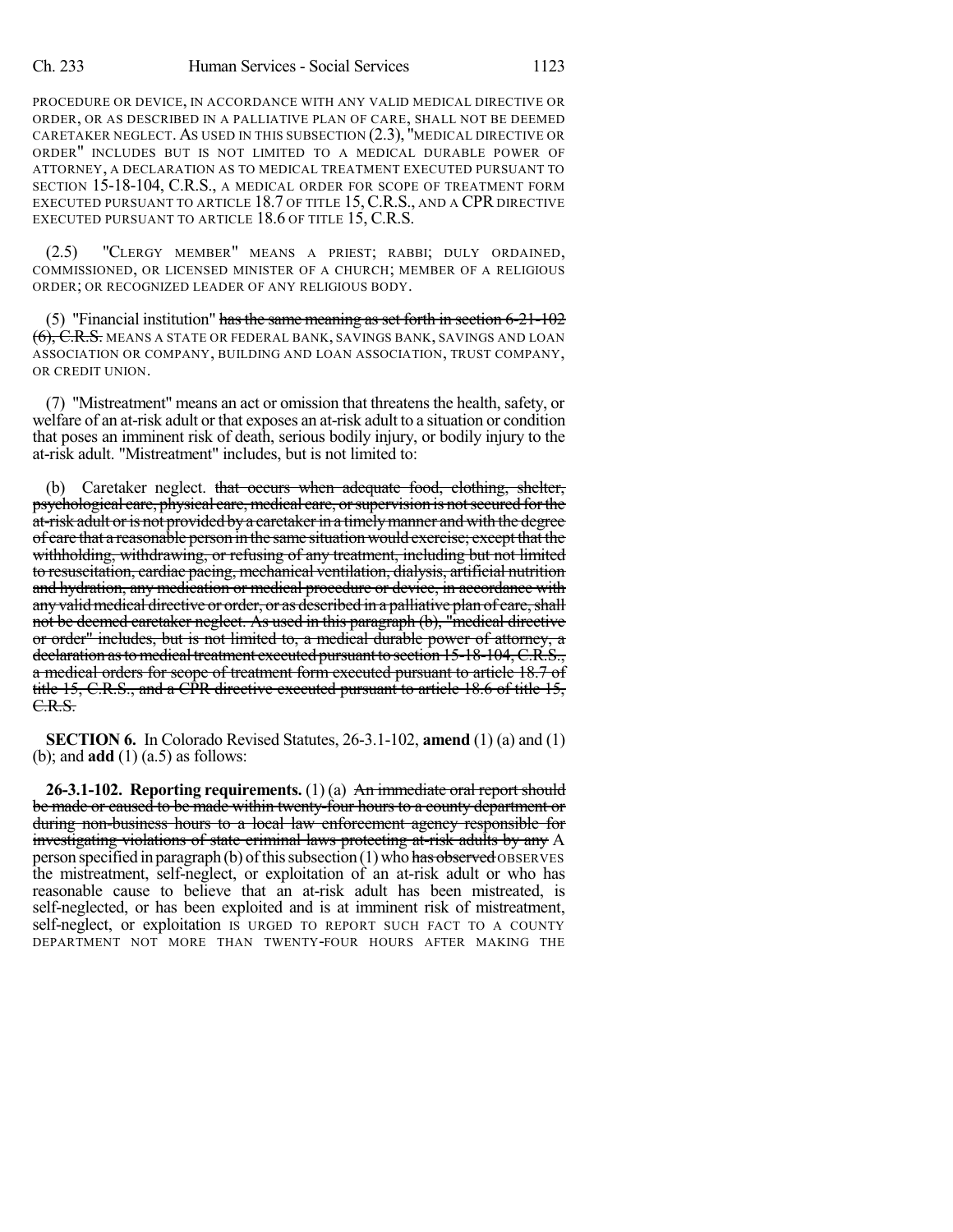OBSERVATION OR DISCOVERY.

(a.5) AS REQUIRED BY SECTION 18-6.5-108,C.R.S., CERTAIN PERSONS SPECIFIED IN PARAGRAPH (b) OF THIS SUBSECTION (1) WHO OBSERVE THE ABUSE OR EXPLOITATION OF AN AT-RISK ELDER, AS DEFINED IN SECTIONS 18-6.5-102 (1) AND (10), C.R.S., OR WHO HAVE REASONABLE CAUSE TO BELIEVE THAT AN AT-RISK ELDER HAS BEEN ABUSED OR EXPLOITED OR IS AT IMMINENT RISK OF ABUSE OR EXPLOITATION SHALL REPORT SUCH FACT TO A LAW ENFORCEMENT AGENCY NOT MORE THAN TWENTY-FOUR HOURS AFTER MAKING THE OBSERVATION OR DISCOVERY.

(b) The following persons, WHETHER PAID OR UNPAID, are urged to make an oral report within twenty-four hours AS DESCRIBED IN PARAGRAPH (a) OF THIS SUBSECTION (1):

(I) Physicians,surgeons, physicians'assistants, osteopaths, physiciansintraining, podiatrists, and occupational therapists, AND PHYSICAL THERAPISTS;

- (II) Medical examiners and coroners;
- (III) Registered nurses, licensed practical nurses, and nurse practitioners;

(IV) EMERGENCY MEDICAL SERVICE PROVIDERS;

 $(HY)(V)$  Hospital and long-term care facility personnel engaged in the admission, care, or treatment of patients;

(VI) CHIROPRACTORS;

(V) (VII) Psychologists and other mental health professionals;

(VIII) Social work practitioners;

(IX) CLERGY MEMBERS;

 $(HH)$   $(X)$  Dentists;

(VIII) (XI) Law enforcement officials and personnel;

- $(HX)$  (XII) Court-appointed guardians and conservators;
- $(X)$  (XIII) Fire protection personnel;
- $(XI)$  (XIV) Pharmacists;
- (XII) (XV) Community-centered board staff;

(XIII) (XVI) Personnel of banks, savings and loan associations, credit unions, and other lending or financial institutions; and

(XIV) (Deleted by amendment, L. 2012.)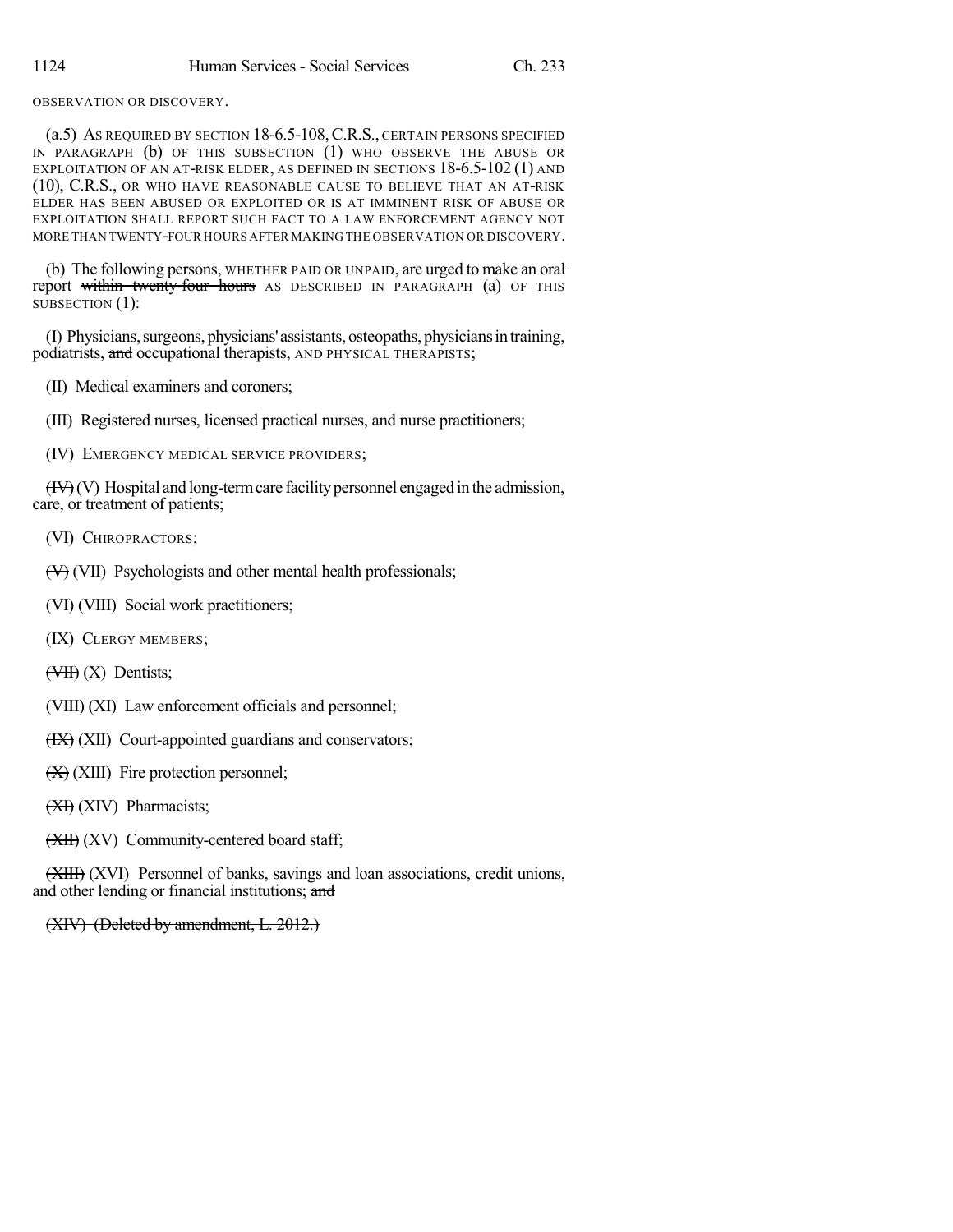(XV) (XVII) A caretaker, staff member, or employee of or volunteer or consultant for a licensed or certified care facility, agency, home, or governing board, including but not limited to home health providers; AND

(XVIII) A CARETAKER, STAFF MEMBER, EMPLOYEE OF, OR A VOLUNTEER OR CONSULTANT FOR, A HOME CARE PLACEMENT AGENCY, AS DEFINED IN SECTION 25-27.5-102 (5), C.R.S.

**SECTION 7.** In Colorado Revised Statutes, **add** 26-3.1-110 as follows:

**26-3.1-110. Report concerning the implementation of mandatory reporting of elder abuse and exploitation - repeal.** (1) ON OR BEFORE DECEMBER 31, 2016, THE STATE DEPARTMENT SHALL PREPARE AND DELIVER TO THE JOINT BUDGET COMMITTEE AND TO THE HEALTH AND HUMAN SERVICES COMMITTEE OF THE SENATE; THE HEALTH, INSURANCE, AND ENVIRONMENT COMMITTEE OF THE HOUSE OF REPRESENTATIVES; AND THE PUBLIC HEALTH CARE AND HUMAN SERVICES COMMITTEE OF THE HOUSE OF REPRESENTATIVES, OR TO ANY SUCCESSOR COMMITTEE, A REPORT CONCERNING THE IMPLEMENTATION OF SENATE BILL 13-111, ENACTED IN 2013, AND MANDATORY REPORTS OF ABUSE AND EXPLOITATION OF AT-RISK ELDERS, AS DESCRIBED IN SECTION 18-6.5-108, C.R.S.

(2) TO THE EXTENT THAT THE STATE DEPARTMENT IS ABLE TO PROVIDE THE DATA, THE REPORT SHALL INCLUDE, BUT NEED NOT BE LIMITED TO, THE FOLLOWING INFORMATION:

(a) CASELOAD INFORMATION,INCLUDING THE NUMBER OF REPORTS AND NUMBER OF INVESTIGATIONS THAT RESULTED IN SUBSTANTIATION OF ALLEGATIONS;

(b) DEMOGRAPHIC INFORMATION RELATED TO EACH AT-RISK ELDER, ALLEGED PERPETRATOR, AND REPORTING PARTY INVOLVED IN EACH REPORT;

(c) THE AVAILABILITY AND UTILIZATION OF SERVICES FOR AT-RISK ELDERS WHO HAVE EXPERIENCED ABUSE OR EXPLOITATION, OR THE LACK OF AVAILABILITY OF SUCH SERVICES;

(d) COMMUNITY OUTREACH, TRAINING, AND OTHER ACTIVITIES UNDERTAKEN BY THE STATE DEPARTMENT OR COUNTY DEPARTMENTS TO INFORM THE PUBLIC AND TRAIN PERSONS WHO ARE REQUIRED TO REPORT OR TO INVESTIGATE ALLEGATIONS OF ABUSE OR EXPLOITATION OF AT-RISK ELDERS;

(e) DATA CONCERNING PROGRAM EXPENDITURES AT BOTH THE STATE AND LOCAL LEVELS;

(f) AVERAGE PER-WORKER CASELOAD; AND

(g) INFORMATION CONCERNING QUALITY ASSURANCE ACTIVITIES.

(3) THIS SECTION IS REPEALED, EFFECTIVE JANUARY 1, 2017.

**SECTION 8.** In Colorado Revised Statutes, 24-31-303, **amend** (1)(i) and (1)(j); and **add** (1) (k) as follows: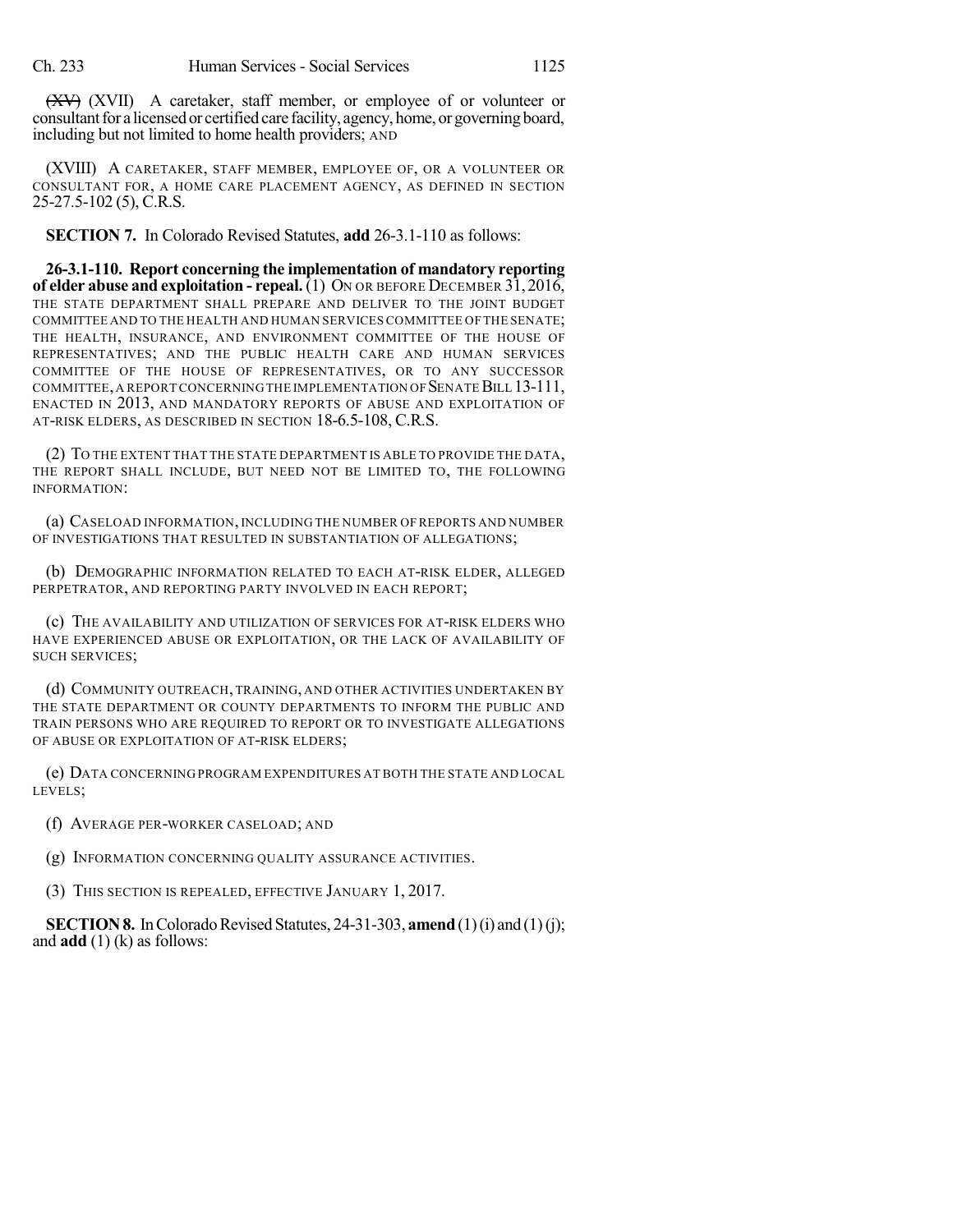**24-31-303. Duties- powers of the P.O.S.T. board.** (1) The P.O.S.T. board has the following duties:

(i) To promulgate rules and regulations that establish the criteria that shall be applied in determining whether to recommend peace officer status for a group or specific position as provided in section 16-2.5-201 (4), C.R.S.; and

(i) To establish standards for training of school resource officers, as described in section 24-31-312; AND

(k) TO ESTABLISH TRAINING STANDARDS TO PREPARE LAW ENFORCEMENT OFFICERS TO RECOGNIZE AND ADDRESS INCIDENTS OF ABUSE AND EXPLOITATION OF AT-RISK ELDERS, AS DESCRIBED IN SECTIONS 18-6.5-102 (1) AND (10), C.R.S.

**SECTION 9.** In Colorado Revised Statutes, **add** 24-31-313 as follows:

**24-31-313. Training concerning abuse and exploitation of at-risk elders.** (1) ON OR BEFORE JANUARY 1, 2014, THE P.O.S.T. BOARD SHALL CREATE AND IMPLEMENT A TRAINING CURRICULUM TO PREPARE PEACE OFFICERS TO RECOGNIZE AND ADDRESS INCIDENTS OF ABUSE AND EXPLOITATION OF AT-RISK ELDERS, AS DESCRIBED IN SECTIONS 18-6.5-102 (1) AND (10), C.R.S.

(2) ON AND AFTER JANUARY 1, 2015, EACH COUNTY SHERIFF AND EACH MUNICIPAL LAW ENFORCEMENT AGENCY OF THE STATE SHALL EMPLOY AT LEAST ONE PEACE OFFICER WHO HAS SUCCESSFULLY COMPLETED THE TRAINING CURRICULUM DESCRIBED IN SUBSECTION (1) OF THIS SECTION.

(3) THE TRAINING CURRICULUM PROVIDED PURSUANT TO SUBSECTION (1) OF THIS SECTION SHALL INCLUDE A MEANS OF RECOGNIZING AND IDENTIFYING PEACE OFFICERS WHO SUCCESSFULLY COMPLETE THE TRAINING CURRICULUM.

(4) IN PROVIDING THE TRAINING CURRICULUM DESCRIBED IN SUBSECTION (1) OF THIS SECTION, THE P.O.S.T. BOARD MAY INCLUDE PROVISIONS TO ALLOW FOR THE AWARDING OF CREDIT TO A PEACE OFFICER WHO HAS SUCCESSFULLY COMPLETED A SIMILAR TRAINING CURRICULUM OFFERED BY ONE OR MORE PUBLIC OR PRIVATE ENTITIES, WHICH ENTITIES SHALL BE IDENTIFIED BY THE P.O.S.T. BOARD.

(5) THE P.O.S.T. BOARD MAY CHARGE A FEE TO EACH PEACE OFFICER WHO ENROLLS IN THE TRAINING CURRICULUM DESCRIBED IN SUBSECTION (1) OF THIS SECTION. THE AMOUNT OF THE FEE SHALL NOT EXCEED THE DIRECT AND INDIRECT COSTS INCURRED BY THE P.O.S.T. BOARD IN PROVIDING THE CURRICULUM.

**SECTION 10.** In Colorado Revised Statutes, 26-1-105, **add** (4) as follows:

**26-1-105. Department of human services created - executive director powers, duties, and functions.** (4) ON AND AFTER JANUARY 1, 2014, THE DEPARTMENT OF HUMAN SERVICES SHALL IMPLEMENT A PROGRAM TO GENERATE AWARENESS AMONG:

(a) THE RESIDENTS OF THE STATE REGARDING THE MISTREATMENT,SELF-NEGLECT, AND EXPLOITATION OF AT-RISK ADULTS;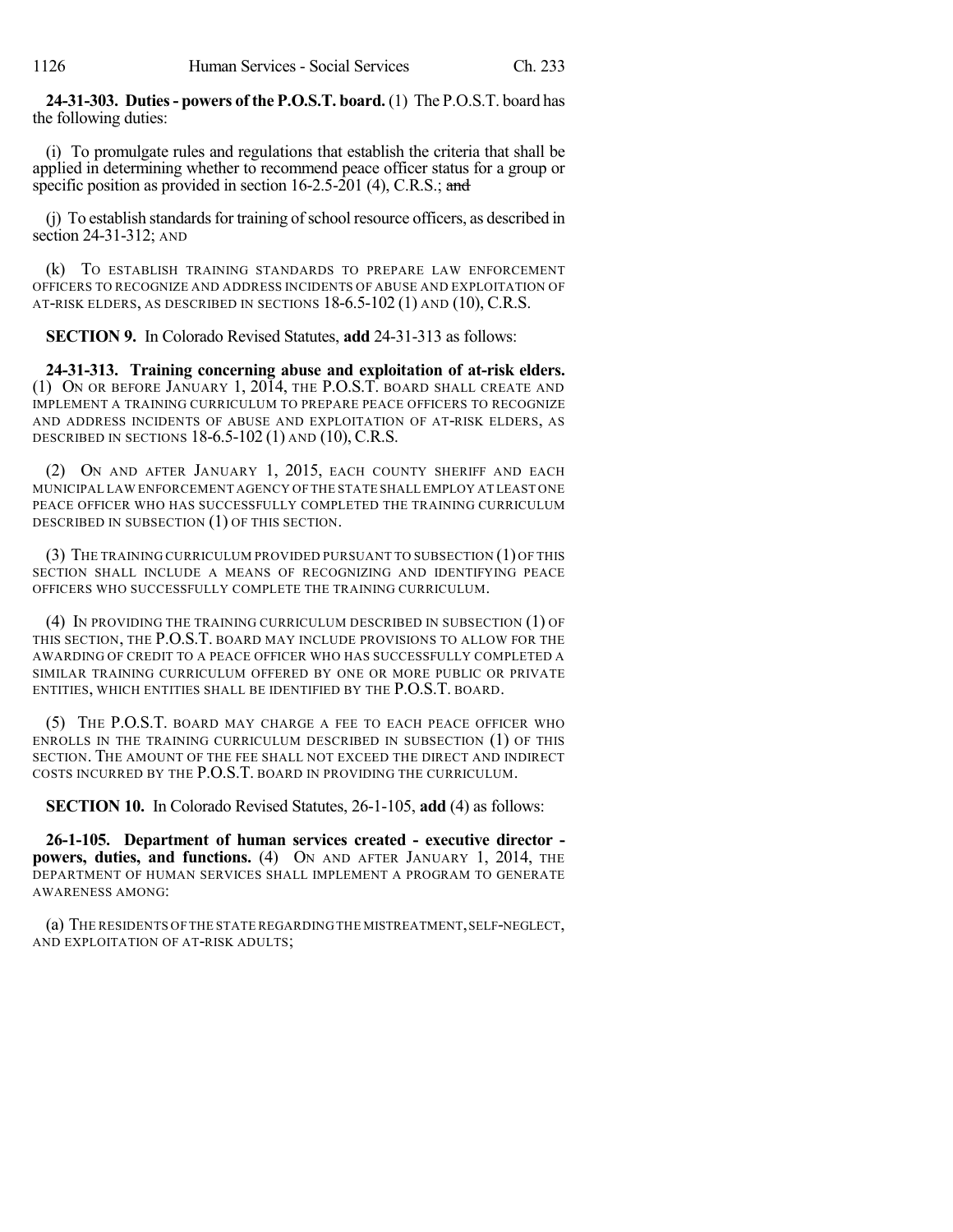(b) THE PERSONS IDENTIFIED IN SECTION  $26-3.1-102(1)$  (b) who are urged to REPORT THE MISTREATMENT, SELF-NEGLECT, OR EXPLOITATION OF AN AT-RISK ADULT; AND

(c) THE PERSONS IDENTIFIED IN SECTION 18-6.5-108,C.R.S., WHO ARE REQUIRED TO REPORT THE ABUSE OR EXPLOITATION OF AN AT-RISK ELDER.

**SECTION 11.** In Colorado Revised Statutes, 18-1.3-406, **amend** (2) (c) as follows:

**18-1.3-406. Mandatory sentences for violent crimes.** (2) (c) As used in this section, "at-risk adult" has the same meaning as set forth in section  $18-6.5-102$  (1)  $SECTION 18-6.5-102(2)$ , and "at-risk juvenile" has the same meaning as set forth in section  $18-6.5-102$   $(1.5)$  SECTION 18-6.5-102 (4).

**SECTION 12.** In Colorado Revised Statutes, 18-6.5-103.5, **amend** (1) as follows:

**18-6.5-103.5. Video tape depositions - at-risk adult victims and witnesses.** (1) In any case in which a defendant is charged with a crime against an at-risk adult, as described in section  $18-6.5-103$  or in any case involving a victim or witness who is an at-risk adult, as defined in section  $18-6.5-102(1)$ , the prosecution may file a motion with the court at any time prior to commencement of the trial, for an order that a deposition be taken of the testimony of the victim or witness and that the deposition be recorded and preserved on video tape.

**SECTION 13.** In Colorado Revised Statutes, 18-9-121, **amend** (5) (a) as follows:

**18-9-121. Bias-motivated crimes.** (5) For purposes of this section:

(a) "Physical or mental disability" refers to a disability as used in the definition of the term "person with a disability" in section  $18-6.5-102$  (3) SECTION 18-6.5-102 (11).

**SECTION 14.** In Colorado Revised Statutes, 25-1-124, **amend** (2) (e) as follows:

**25-1-124. Health care facilities- consumer information - reporting - release.** (2) Each health care facility licensed pursuant to section 25-3-101 or certified pursuant to section 25-1.5-103 (1) (a)  $(\overline{\Pi})$  shall report to the department all of the following occurrences:

(e) Any occurrence involving CARETAKER neglect of a patient or resident, as described in section  $26-3.1-101(4)$  (b), C.R.S. SECTION 26-3.1-101 (2.3), C.R.S.;

**SECTION 15.** In Colorado Revised Statutes, 26-3.1-103, **repeal** (4) as follows:

**26-3.1-103. Evaluations - investigations - rules.** (4) Notwithstanding any provision of section 24-72-204, C.R.S., or section 11-105-110, C.R.S., or any other applicable law concerning the confidentiality of financial records to the contrary,